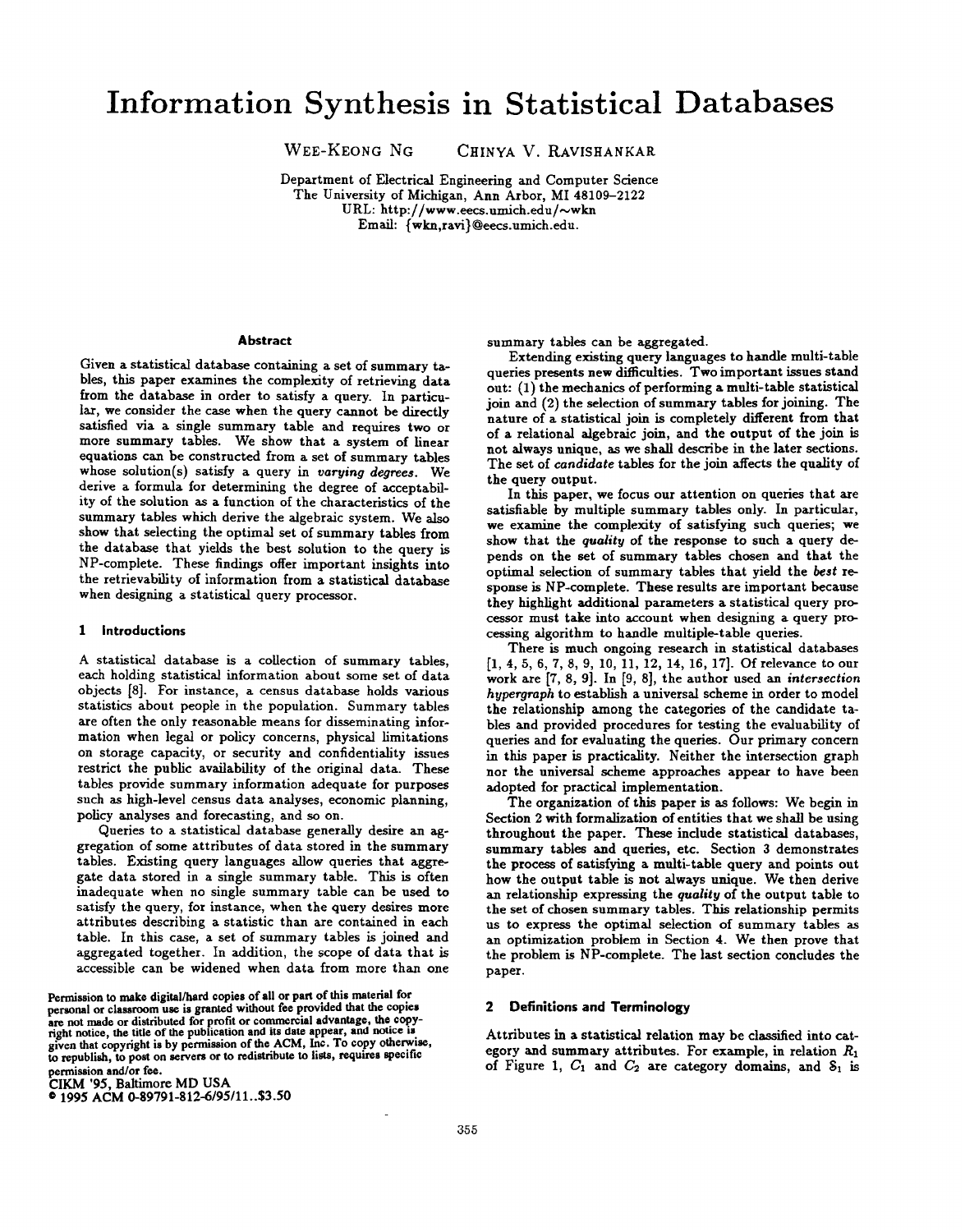a summary domain. Category attributes are generally descriptive (non-numeric) and have discrete values that are known in advance. They are used in queries as access keys for retrieving tuples. Summary attributes tend to be numeric because they are usually the observed or measured values in some experiment or survey. They are used in the computation of statistics for statistical queries. In order to facilitate our discussions in the paper, we shall describe and formulate a model for a statistical database in this section. We also specify the conditions for a set of summary tables for satisfying a multi-table query.

# 2.1 Statistical Database

A statistical database  $D = \{R_1, R_2, \ldots, R_q\}$  is a set of q summary tables, each of which is an instance of a particular summary table schema. Let  $\mathbf{R} = \{ \mathcal{R}_1, \mathcal{R}_2, \ldots, \mathcal{R}_q \}$  be the set of all g summary table schemas and  $C = \{C_1, C_2, \ldots, C_p\}$ and  $S = \{S_1, S_2, \ldots, S_q\}$  be the set of all category and summarg domains for all summary tables in the database respectively. We refer to  $C$  and  $S$  as the base category and base summary domains of  $D$  respectively. We call any subset of  $C$  a category because it is a set of attributes describing some data objects.

We make two assumptions concerning the database: (I) that the database is homogeneous in the sense that all the. category and summary attributes pertain to the same type of object. For instance,  $D$  may be a census database containing data about people as the sole object of concern, and (2) that the summary domains are additive. That is, there is an additive function defined on them. For instance, most summary data are obtained using the aggregation functions COUNT and SUM. Furthermore, most nonadditive summary variables such as AVERAGE and RATE are defined in terms of or are derived from additive summary variables, and therefore need not be stored explicitly in the database.

## 2.2 Summary Table Schema

A summary table schema  $\mathcal{R}_u$  is defined by a set of category domains  $C_u \subseteq C$  and summary domain  $S_u \in S$ . Let  $C_u = \{ \mathcal{C}_{k_1}, \mathcal{C}_{k_2}, \ldots, \mathcal{C}_{k_n} \}$  where  $\mathcal{C}_{k_i} \in C$  for  $1 \leqslant k_i \leqslant p$ ,  $1 \leqslant i \leqslant n$ . The schema  $\mathcal{R}_u$  is the Cartesian product  $\mathcal{C}_{k_1} \times$  $\cdots \times \mathcal{C}_{k_n} \times \mathcal{S}_u$  containing the set of all possible summary tuples with respect to the stated domains. We denote  $\mathcal{R}_u$ as  $(C_u, S_u)$ . Although the size of the space is given by  $||\mathcal{R}_u|| = \prod_{i=1}^n |\mathcal{C}_{k_i}| \times |\mathcal{S}_u|$ , the maximum number of valid tuples is only  $\prod_{i=1}^{n} |\mathcal{C}_{k_i}|$  since each category subtuple in  $\mathcal{R}_u$ describes exactly one value of  $S_u$ .

#### 2.3 Summary Table

A summary table  $R_u = \langle C_u, S_u \rangle$  from  $\mathcal{R}_u$  is a strict subset of summary tuples  $R_u \subset \mathcal{R}_u$  where  $\delta_u \in S$  and  $\mathcal{C}_u =$  $\{C_{k_1}, C_{k_2},\ldots,C_{k_n}\}\$  with  $C_{k_i} \subseteq C_{k_i} \in C$  for  $1 \leqslant k_i \leqslant p_i$  $1 \leqslant i \leqslant n$ . The *order* of a summary table  $R_u$  is the number of category domains in  $C_u$ , i.e.,  $O(R_u) = n$ .

If the category subspace of  $R_u$ , given by the projection  $\pi_{\mathcal{C}_{\mathbf{R}}}(R_{\mathbf{u}})$ , contains all elements of the Cartesian product of the category domains in  $C_u$ , we say that  $R_u$  is complete. If  $||K_u||$  denotes the number of summary tuples in  $K_u$ , then  $\|I^{\text{equ}}\| = 1$   $\|I_{\text{equ}}\| \leq k_1$ 

Example 1: We define a fictitious census database  $D$  that will be used for illustration throughout the paper. Let  $C_1$ ,  $C_2, C_3, C_4, C_5$  denote the age group, race, marital status, educational level and sex category domains and  $S_1, S_2, S_3, S_4$ 

denote the cardinality (in thousands), income (in thousands), hours worked per week and miles traveled per week summary domains in the database respectively. Let the category domains be exhaustively defined as:  $C_1 = \{10s, 20s, 30s, 40s, \}$ 50s, 60s},  $C_2 = \{white, black, hispanic, asian\}, C_3 = {single,}$ married, widowed, divorced, separated},  $C_4 = \{diploma, col$ lege, masters, Ph.D.}, and  $C_5$  = {male, female}. The summary domains are subsets of integers or real numbers:  $S_1 \subseteq$  $\mathbb{Z}, \delta_2 \subseteq \mathbb{R}, \delta_3 \subseteq \mathbb{R},$ 

Let  $\mathcal{R}_1 = \langle \{\mathcal{C}_1, \mathcal{C}_2\}, \delta_1 \rangle, \ \mathcal{R}_2 = \langle \{\mathcal{C}_2, \mathcal{C}_4\}, \delta_2 \rangle, \ \mathcal{R}_3 = \langle \{\mathcal{C}_3, \mathcal{C}_4\}, \delta_4 \rangle, \mathcal{R}_4 = \langle \{\mathcal{C}_4, \mathcal{C}_4\}, \delta_5 \rangle, \mathcal{R}_5 = \langle \{\mathcal{C}_5, \mathcal{C}_6, \mathcal{C}_6\}, \mathcal{R}_6 \rangle, \mathcal{R}_7 \rangle$  $\{c_4\}$ ,  $\delta_3$ ) and  $\kappa_4 = \{c_3, c_4, c_5\}$ ,  $\delta_4$ ) be four summary table schemas. Then the census database shown in Figure 1 can be described as  $D = \{R_1, R_2, R_3, R_4\}$ , where  $R_1 =$  $\langle \{ C_1, C_2 \}, \delta_1 \rangle \subset \mathcal{R}_1, R_2 = \langle \{ C_2, C_4 \}, \delta_2 \rangle \subset \mathcal{R}_2, R_3 =$  $(\{C_2, C_4\}, \delta_3) \subset \mathbb{K}_3$  and  $K_4 = (\{C_3, C_4, C_5\}, \delta_4) \subset \mathbb{K}_4$ . In orders of  $R_1$ ,  $R_2$ ,  $R_3$ ,  $R_4$  are 2, 2, 2, 3 respectively.

# 2.4 Statistical Query

A statistical query is defined by a 4-tuple  $Q = \langle A, \psi, S, \varphi \rangle$ comprising a category  $\mathcal{A} = \{C_{g_1}, C_{g_2}, \ldots, C_{g_m}\}$  with  $C_{g_i} \subseteq$  $\mathcal{C}_g$ ,  $\in \mathbb{C}$  for  $1 \leqslant g$ ,  $\leqslant p$ ,  $1 \leqslant i \leqslant m$ , a well-formed propositional formula  $\psi$  on the category domains, a set of summary domains  $S = \{S_{e_1}, S_{e_2}, \ldots, S_{e_\ell}\}\$  with  $S_{e_j} \in S$  for  $1 \leqslant e_j \leqslant q$  $1 \leqslant j \leqslant \ell$ , and a function  $\varphi : \mathcal{S} \to \mathbb{R}$  on the summary domains. This definition captures the following description of a query: A statistical query desires some statistics  $S_{\varphi}$  that can be computed by applying a function  $\varphi$  on a set S of base summary domains.  $S$  is described by a category  $A$  that is in turn qualified by a well-formed propositional formula  $\psi$ . In relational algebraic terminology,  $A$  is the set of category attributes involved in the query selection criteria  $\psi$ . The output to Q is a  $(m+1)$ -column summary table comprising the  $m$  category columns in  $A$  and a statistical column containing values from the output of  $\varphi$ . We label this domain as  $S_{\varphi}$ . The generality of the definition is illustrated below:

Example 2: Using the database defined in Example 1, let  $Q_1$  be a statistical query that desires a tabulation of total income for all males with masters or Ph.D. qualifications from a population relation. In conventional SQL, this query is expressed as:

| SELECT      | SUM(income)                                   |
|-------------|-----------------------------------------------|
| <b>FROM</b> | population                                    |
| WHERE       | $sex = male AND$                              |
|             | (education = masters OR education = $Ph.D.$ ) |
|             | <b>GROUP BY</b> sex, education                |

We denote the query as  $({C_4, C_5}, \psi, {S_1, S_2}, \varphi_1)$  wher  $C_4 ~\subseteq~ \mathbb{C}_4, ~C_5 ~\subseteq~ \mathbb{C}_5, ~\psi ~\equiv~ |C_4|$  =male  $\wedge~ (C_5$  =masters  $\vee$  $C_5 =$ Ph.D.)], and  $\varphi_1 : \mathcal{S}_1 \times \mathcal{S}_2 \to \mathbb{R}$  is defined as  $\varphi_1(s_1, s_2) =$  $s_2 \times s_1$  for all  $s_2 \in S_2, s_1 \in S_2$ . Notice that function  $\varphi_1$  realizes the computation of total income. Suppose the query desires the average income instead of the total income. In this case, only  $S_2$  is involved and  $\varphi_1 : S_2 \to \mathbb{R}$  is now defined as the identity function:  $\varphi_1(s_2) = s_2$ .

The order of a query  $Q$  is the number of category domains in A, i.e.,  $O(Q) = m$ . The above example is an order-2 query. As in summary tables, we say that  $Q$  is *complete* if its category A is such that  $||A|| = \prod_{i=1}^{m} |C_{a_i}|$ .

In order to facilitate our discussion of the key ideas in this paper, we shall make the following two assumptions: (1) We assume all summary tables and queries concerned are complete. The assumption of query completeness implies that there are no restrictions on the category attribute values in a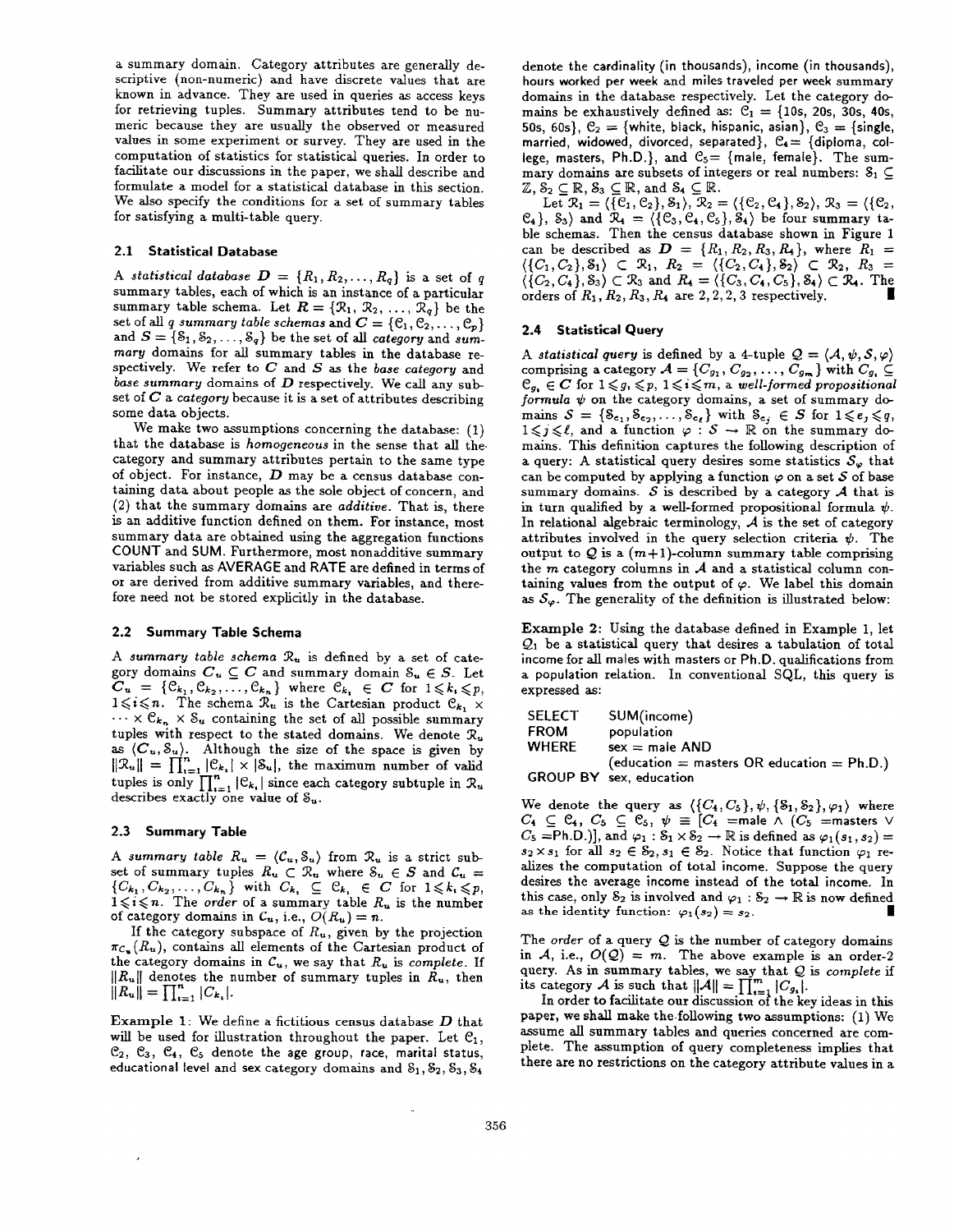|                          |                   |          |                  |                 |                  |         |       | $C_3$           | $C_{4}$ | $C_5$    | $s_{\bullet}$ |  |  |  |
|--------------------------|-------------------|----------|------------------|-----------------|------------------|---------|-------|-----------------|---------|----------|---------------|--|--|--|
|                          |                   |          |                  |                 |                  |         |       | single          | diploma | male     | 100           |  |  |  |
|                          |                   |          |                  |                 |                  |         |       | single          | diploma | female   | 120           |  |  |  |
|                          |                   |          |                  |                 |                  |         |       | single          | college | male     | 85            |  |  |  |
|                          |                   | $C_2$    | $\scriptstyle c$ | $S_{2}$         | $C_2$            | $C_4$   | $S_3$ | single          | college | female   | 94            |  |  |  |
|                          |                   | white    | diploma          | $40^{\circ}$    | white            | diploma | 40    | single          | masters | male     | 72            |  |  |  |
|                          |                   | white    | college          | 50              | white            | college | 40    | single          | masters | female   | 79            |  |  |  |
|                          |                   | white    | masters          | 70              | white            | masters | 50    | single          | Ph.D.   | maie     | 60            |  |  |  |
|                          |                   | white    | Ph.D.            | 80              | white            | Ph.D.   | 60    | single          | Ph.D.   | female   | 64            |  |  |  |
|                          |                   | black    | diploma          | 30              | black            | diploma | 70    | married         | diploma | male     | 98            |  |  |  |
|                          |                   | black    | college          | 40              | black            | college | 60    | married         | diploma | female   | 93            |  |  |  |
|                          |                   | black    | masters          | 50              | black            | masters | 50    | married         | college | male     | 70            |  |  |  |
| $C_1$  <br>$C_2$         | $s_{1}$           | black    | Ph.D.            | 60              | black            | Ph.D.   | 50    | married         | college | female   | 80            |  |  |  |
| 20 <sub>5</sub><br>white | $\overline{\tau}$ | hispanic | diploma          | 30              | hispanic         | diploma | 60    | married         | masters | male     | 64            |  |  |  |
| <b>20s</b><br>black      | 7                 | hispanic | college          | 40              | hispanic         | college | 60    | married         | masters | female   | 68            |  |  |  |
| white<br>30s             | 5                 | hispanic | masters          | 50 <sub>1</sub> | hispanic         | masters | 50    | married         | Ph.D.   | male     | 52            |  |  |  |
| 30s<br>black             | 8                 | hispanic | Ph.D.            | 60              | hispanic   Ph.D. |         | 40    | married   Ph.D. |         | female ! | 58            |  |  |  |
| $R_{1}$                  |                   |          | $R_{2}$          |                 |                  | $R_{3}$ |       |                 | $R_{4}$ |          |               |  |  |  |
|                          |                   |          |                  |                 |                  |         |       |                 |         |          |               |  |  |  |

Figure 1: A census database consisting of four summary tables,  $R_1$ ,  $R_2$ ,  $R_3$  and  $R_4$ .

query's selection criteria, i.e.,  $\psi$  is null. (2) We assume that only one summary domain is involved in the query. Thus, function  $\varphi$  is an *identity* function, i.e.,  $\varphi(x)=x$ . With this assumption, a query is denoted as  $Q = \langle A, \psi, S_v, \varphi \rangle$  where  $S_v$  is a single summary domain rather than a set of summary domains as in the query definition above.

## 2.5 Candidate Tables

A prerequisite condition for a multi-table query  $Q$  to be satisfiable is that there be candidate tables in the database.

Definition 1 (Table Candidacy): Given a complete query  $Q = \langle A, \psi, S_v, \varphi \rangle$ , any collection of  $w > 1$  complete summary tables  $R_1 = \langle \mathcal{C}_1, \mathcal{S}_1 \rangle$ ,  $R_2 = \langle \mathcal{C}_2, \mathcal{S}_2 \rangle$ , ...,  $R_w =$  $\langle C_w, S_w \rangle$  is a set of candidate tables if and only if  $S_v = S_v$ for all  $1 \leqslant i \leqslant w$  and  $A = \bigcup_{i=1}^{\infty} C_i$ .

The first condition must be true, for otherwise the candidate tables are irrelevant to the query. The second condition states that the union of the table's categories must be equal to the set of category domains desired by Q otherwise the tables are irrelevant. The categories in candidate tables are assumed to cover  $A$  exactly for the following reason. If a candidate table contains attributes not in  $A$ , these extraneous attributes are first eliminated by aggregating across all their values. Since the tables are complete, such aggregation is equivalent to creating new summary tables that contain only attributes in A.

### 3 Multi-Table Query Processing

From the foregoing sections, we now describe the process of processing a multi-table query. Specifically, we demonstrate how the candidate tables are statistically joined by constructing a system of linear equations to compute the desired statistics. The reader will note that this process is entirely orthogonal to a relational algebraic join. In addition, we also show that this process sometimes results in nonunique outputs to a query. We present a formulation of this process and derive a measure for the degree of goodness of a set of candidate tables for producing the output to a query.

### 3.1 Statistical Query Join

Let  $\mathcal{Q} = (\mathcal{A}, \psi, \mathcal{S}_v, \varphi)$  with category  $\mathcal{A} = \{C_{g_1}, C_{g_2}, \ldots, C_{g_n}\}$ be a complete order-n query that is not directly satisfiable. Let there be  $w > 1$  complete candidate tables  $R_1 = \langle C_1, S_u \rangle$ ,  $R_2 = \langle C_2, \delta_u \rangle, \ \ldots, \ R_w = \langle C_w, \delta_u \rangle$  such that  $\delta_v = \delta_u$  and  $\mathcal{A} = \bigcup_{i=1}^{\infty} C_i$ .

The output summary table T for  $Q$  is defined except for the  $S_v$  domain: Each tuple in T is of the form  $\langle c_{g_1}, c_{g_2},$  $\dots, c_{g_n}, x$  where  $c_{g_n} \in C_{g_n}$ ,  $1 \leq g_i \leq n$ , is known and  $x \in S_v$ is the desired (unknown) summary attribute value. Since Q is complete, there are  $h = ||A|| = \prod_{i=1}^{n} |C_{g_i}|$  unknown summary attribute values, denoted by  $X = \{x_1, x_2, \ldots, x_h\}.$ 

If a system of  $h$  or more linear equations can be constructed with  $x_i$ 's as the unknown variables, then  $Q$  may be satisfiable. In the following, we show that an equation may be derived from each tuple of the candidate tables. As there are  $||C_i||$  summary tuples from the  $R_i$ 's, the total number of derived equations is  $e = ||\mathcal{C}_1|| + ||\mathcal{C}_2|| + \cdots + ||\mathcal{C}_w||$ .

We consider how an equation is derived from tuple  $t$  of summary table  $R_i$ ,  $1 \leq i \leq w$ , involving some subset of X. Let  $T_1(t) = \{y \in T : \pi_{C_1}(y) = \pi_{C_1}(t)\}$  be the set of summary tuples from  $T$  whose  $C_i$ , attribute values are identical to those of t. Since A is complete, the size of  $T_i(t)$  is the size of the category space  $\mathcal{A} - \mathcal{C}_1$ , i.e.,  $b = \prod_{C \in \{A-C_1\}} |C|$ . Let  $T'(t) = \{\pi_{\mathcal{S}_n}(y) : y \in T_i(t)\}\)$  be the set of summary attribute values of tuples in  $T_i(t)$ . Let us re-write  $T_i'(t)$  as  ${x_{a_1}, x_{a_2}, \ldots, x_{a_b}}$  where  $x_{a_j} \in X$ . Since the summary values are additive, one may construct the following equation:  $x_{a_1} + x_{a_2} + \cdots + x_{a_b} = \pi_{\delta_v}(t)$ . By repeating the procedure for each tuple of the candidate tables, we derive a system of linear equations  $AX^t = B^t$  where A is the  $(e \times h)$  coefficient matrix,  $X = [x_1 \ x_2 \ \cdots \ x_h]$  is the  $(1 \times h)$  matrix containing the unknown summary attribute values, and  $\bm{B}$  is the  $(1 \times e)$ matrix containing the constants on the RHS of the system. We say this system of linear equations is induced by query  $Q$ .

It is a well known result in linear algebra that the system of linear equations  $AX^t = B^t$  is solvable if and only if the rank of A equals the rank of the augmented matrix  $[A|B^t]$ (See Appendix A). Since the solution of  $X$  completes the output summary table  $T$ , the solvability of the induced system implies the solvability of Q. Furthermore, if the rauk of  $A$  is  $h$ , then the system has a unique solution and  $Q$  is satisfiable. We express this result formally as the following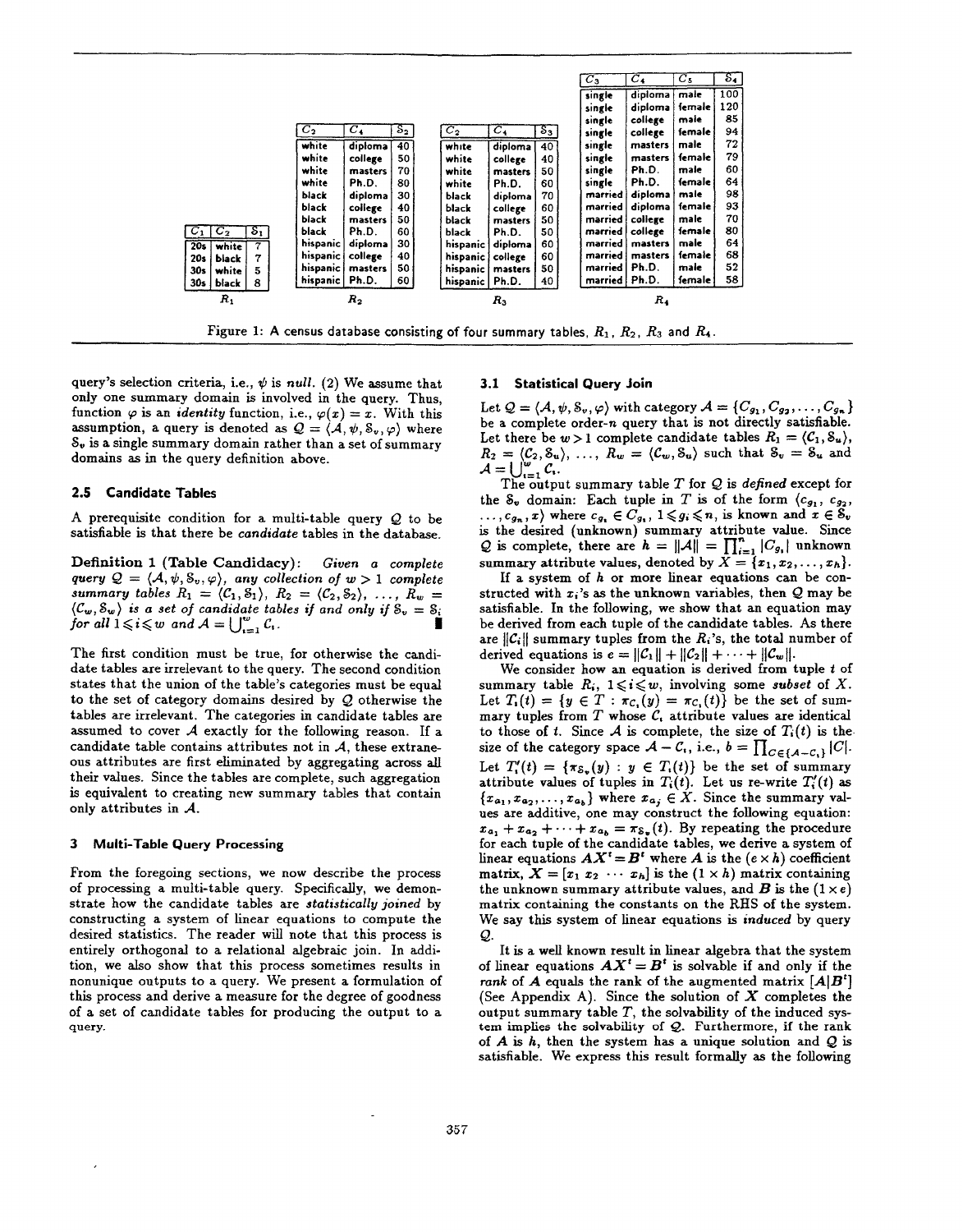|                 |           |   |         |                 |    |  | $\scriptstyle{C_{3}}$   |            |
|-----------------|-----------|---|---------|-----------------|----|--|-------------------------|------------|
|                 |           |   |         |                 |    |  | 20s white married       | $x_1$      |
|                 |           |   |         |                 |    |  | 20s   white   widowed   | متدا       |
|                 |           |   |         |                 |    |  | 20s black   married     | $x_{3}$    |
|                 |           |   | $C_2$   | $C_{3}$         | s, |  | 20s black widowed $x_4$ |            |
|                 | 20s white |   | white l | married         | 6  |  | 30s white married       | $x_{5}$    |
| 20s             | black     |   |         | white widowed   | 6  |  | 30s white widowed       | $x_{6}$    |
| 30 <sub>s</sub> | white     | 5 | black i | married         | 5  |  | 30s black   married     | $x_{\tau}$ |
|                 | 30s black | 8 |         | black   widowed | 10 |  | 30s black widowed       | $x_{3}$    |
|                 |           |   |         | к,              |    |  | ľ2                      |            |

Figure 2: Evaluating query  $\mathcal{Q}_2 = \langle \mathcal{A}, \psi, \mathcal{S}_v, \varphi_2 \rangle$  where  $\mathcal A$  is equal to the union of category domains of the 2 candidate tables  $R_1, R_2, T_2$  is the output summary table for  $Q_2$ .

theorem and provide an example for illustration:

Theorem 1: Given a complete order-n query  $Q =$  $\langle A, \psi, \mathcal{S}_{v}, \varphi \rangle$ , if there exist  $w > 1$  complete order-m candidate tables  $R_i = \langle C_i, S_v \rangle$ ,  $1 \leq i \leq w$ , then Q is

- (i) solvable if and only if its induced system of linear equations is solvable.
- (ii) uniquely satisfiable if and only it the induced system is solvable and the rank of the coefficient matrix is equal to  $||A||$ .
- $\mu$  non-uniquely satisfiable if and only if the induced sys tem is solvable and not uniquely satisfiable.

Example 3: Suppose a demographer wishes to cross tab ulate the number of people with respect to age group, race and marital status. We may formulate the query as:  $Q_2 =$  $\langle \{C_1, C_2, C_3\}, \psi, \mathcal{S}_1, \varphi_2 \rangle$ . Let the candidate tables for  $\mathcal{Q}_2$ be  $R_1 = \langle \{C_1, C_2\}, S_1 \rangle$  and  $R_2 = \langle \{C_2, C_3\}, S_1 \rangle$  as shown in Figure 2, where the category domains are defined as  $C_1=$  {20s, 30s},  $C_2 =$  {white, black},  $C_3 =$  {married, widowed}, and  $S_1$  represents frequency. The size of the category space A is 8. Observe that  $T_2$ , the output summary table for  $Q_2$  is defined, except for the unknown summary values  $X={x_1, x_2, ..., x_8}.$  There are 8 summary tuples in all in the candidate tables from which we may form the following system of 8 linear equations in 8 unknowns:

$$
x_1 + x_2 = 7
$$

$$
x_3 + x_4 = 7
$$

$$
x_5 + x_6 = 5
$$

$$
x_7 + x_8 = 8
$$

$$
x_1 + x_5 = 6
$$

$$
x_2 + x_6 = 6
$$

$$
x_3 + x_7 = 5
$$

$$
x_4 + x_8 = 10
$$

The first equation  $x_1 + x_2 = 7$  comes from the first tuple of  $R_1$ ,  $\langle 20s, \text{white}, 7 \rangle$ . From  $T_2$ , the first two tuples (20s, white, married,  $x_1$ ) and (20s, white, widowed,  $x_2$ ) have the same  $C_1, C_2$  values. The equation is obtained by adding the unknown variables of the two tuples and eliminating  $C_3$ . The other equations are similarly obtained. The system of linear equations thus derived is:

$$
AX^{t} = \begin{bmatrix} 1 & 1 & 0 & 0 & 0 & 0 & 0 & 0 \\ 0 & 0 & 1 & 1 & 0 & 0 & 0 & 0 \\ 0 & 0 & 0 & 0 & 1 & 1 & 0 & 0 \\ 0 & 0 & 0 & 0 & 0 & 1 & 1 \\ 1 & 0 & 0 & 0 & 1 & 0 & 0 \\ 0 & 1 & 0 & 0 & 0 & 1 & 0 \\ 0 & 0 & 1 & 0 & 0 & 0 & 1 \end{bmatrix} \begin{bmatrix} x_1 \\ x_2 \\ x_3 \\ x_4 \\ x_5 \\ x_6 \\ x_7 \\ x_8 \end{bmatrix} = \begin{bmatrix} 7 \\ 7 \\ 5 \\ 8 \\ 6 \\ 6 \\ 10 \end{bmatrix} = B^{t}
$$

which in row echelon form is:

| 0<br>0<br>٥<br>Ł<br>L<br>L<br>0<br>0 | 0<br>0<br>0<br>0<br>0 | 0<br>0<br>-1<br>0<br>0<br>0<br>0 | 0<br>$\mathbf 0$<br>0<br>1<br>- 0<br>0<br>0 | 0<br>0<br>0<br>0<br>-1<br>0<br>0 | -1<br>ı<br>0<br>0<br>0<br>0 | 0<br>0<br>0<br>0 | 0<br>1<br>0<br>o | $x_1$<br>$x_{2}$<br>$x_{3}$<br>IΔ.<br>x.<br>$x_{6}$ | ◠<br>8 |  |
|--------------------------------------|-----------------------|----------------------------------|---------------------------------------------|----------------------------------|-----------------------------|------------------|------------------|-----------------------------------------------------|--------|--|
| L<br>L.                              |                       | 0                                | 0                                           | -0                               | 0                           | 0                | 0                | $x_{7}$<br>$x_{\rm A}$                              |        |  |

Thus,  $rank[A] = rank[A|B^t]$  and the system of linear equations is solvable. However, since  $rank[A] = 6 < 8$ , there is no unique solution.

This example illustrates a case where the system of linear equations does not yield a unique solution. Taking  $x_6, x_8$  as the free variables, the general solution is given by:  $X =$  $[1+x_6, b-x_6, x_8-3, 10-x_8, 5-x_6, x_6, 8-x_8, 2]$ 

from table  $I_2$  (Figure 2),  $x_6$  is described by attribut 30s, white, widowed. Assuming that each of these attributes is a set,  $x_6 = |30s| \cap |\text{white}| \cap |\text{widowed}|$ . Moreover,  $x_6 <$  $|30s| \cap |$  whitel = 5 and  $x_6$  < | white|  $\cap$  | widowed| = 6 from tuples 3 and 2 of tables  $R_1$  and  $R_2$  respectively. Thus, we have  $0 \leq x_6 \leq 5$  assuming  $x \geq 0$ . Likewise, we have  $0 \leq x_8 \leq 8$ for the free variable  $x_8$ . Therefore, there are  $5 \times 8$  possible instantiations of the above general solution.

In the absence of other information, the user will have to make a choice among a subset (possibly one) of the set of possible solutions. Thus, the smaller the size of the solution set, the fewer the choices a user must make. As the number of free variables is equal to the total number of variables less the rank of the augmented matrix, one would prefer a set of candidate tables that yield fewer (preferably no) free variables. That is, we can make use of the rank of the augmented matrix as a measure of the degree of goodness of a set of candidate tables. For this measure to be practical, we need to be able to compute the rank given any arbitrary set of tables without solving the system of linear equations it induces.

## 3.2 A Goodness Measure for Candidate Tables

In this section, we derive an expression relating the rank of the augmented matrix to the set of candidate tables inducing the algebraic system. Specifically, we show that the ranks of both the coefficient matrix A and the augmented matrix  $[A|B^r]$  are bounded above by  $e-w+1$ , where e is the number of linear equations and w is the number of candidate tables. Note that e is a function of the number of tuples in each candidate table. In order to derive this inequality, we first investigate some properties of the coefficient and augmented matrices induced by the candidate tables.

Let summary table  $R_i$  contribute  $e_i = ||C_i||$  rows to A. We may partition A into w submatrices  $A_1, A_2, ..., A_w$ corresponding to the w summary tables, so that  $A_i$ ,  $1 \leq i \leq w$ , consists of rows derived from  $R<sub>t</sub>$  only. We say that summary table  $R_i$ , induces the submatrix  $A_i$  of size  $(e_i \times h)$ . Let  $A_i(j,k)$  be the k-th element in the j-th row in  $A_i$ .

Let  $X_{i,j}$  be the set of summary variables in the equation derived from the j-th tuple of  $R_i$ ,  $1 \leq j \leq e_i$ . We show that  $X_{i,j}$  partition X. .

Lemma 1: For  $1 \leq i \leq w$ ,  $1 \leq j, k \leq e_i$ ,  $j \neq k$ ,

(i) 
$$
|X_{i,j}| > 0
$$
,  
\n(ii)  $|X_{i,j}| = |X_{i,k}|$ ,  
\n(iii)  $X_{i,j} \cap X_{i,k} = \varnothing$ , and  
\n(iv)  $\bigcup_{i,j} X_{i,j} = X$ .

*Proof:* (i) By the definition of  $T_i(t_j)$ ,  $y \in T_i(t_j)$  if  $\pi_{C_i}(y) =$  $\pi_{\mathcal{C}_t}(t_j)$  for  $t_j \in R_t$ ,  $y \in T$ . Thus,  $|T_i(t_j)|$  is just the number  $(n-m)$ -ary tuples in  $\mathcal{A} - \mathcal{C}_i$ , i.e.,  $|\hat{T}_i(t_j)| = \prod_{C \in \{A-C_i\}} |C|$ for  $1 \leq j \leq e_i$ ,  $1 \leq i \leq w$ . By Condition (ii) of Definition 1,  $|\mathcal{C}_1| < |\mathcal{A}|, 1 \leq i \leq w$ , since  $w > 1$ , i.e.,  $\mathcal{A} - \mathcal{C}_1 \neq \emptyset$ . Therefore,  $|T_i(t_j)| > 0$ . Since each y introduces one unknown variable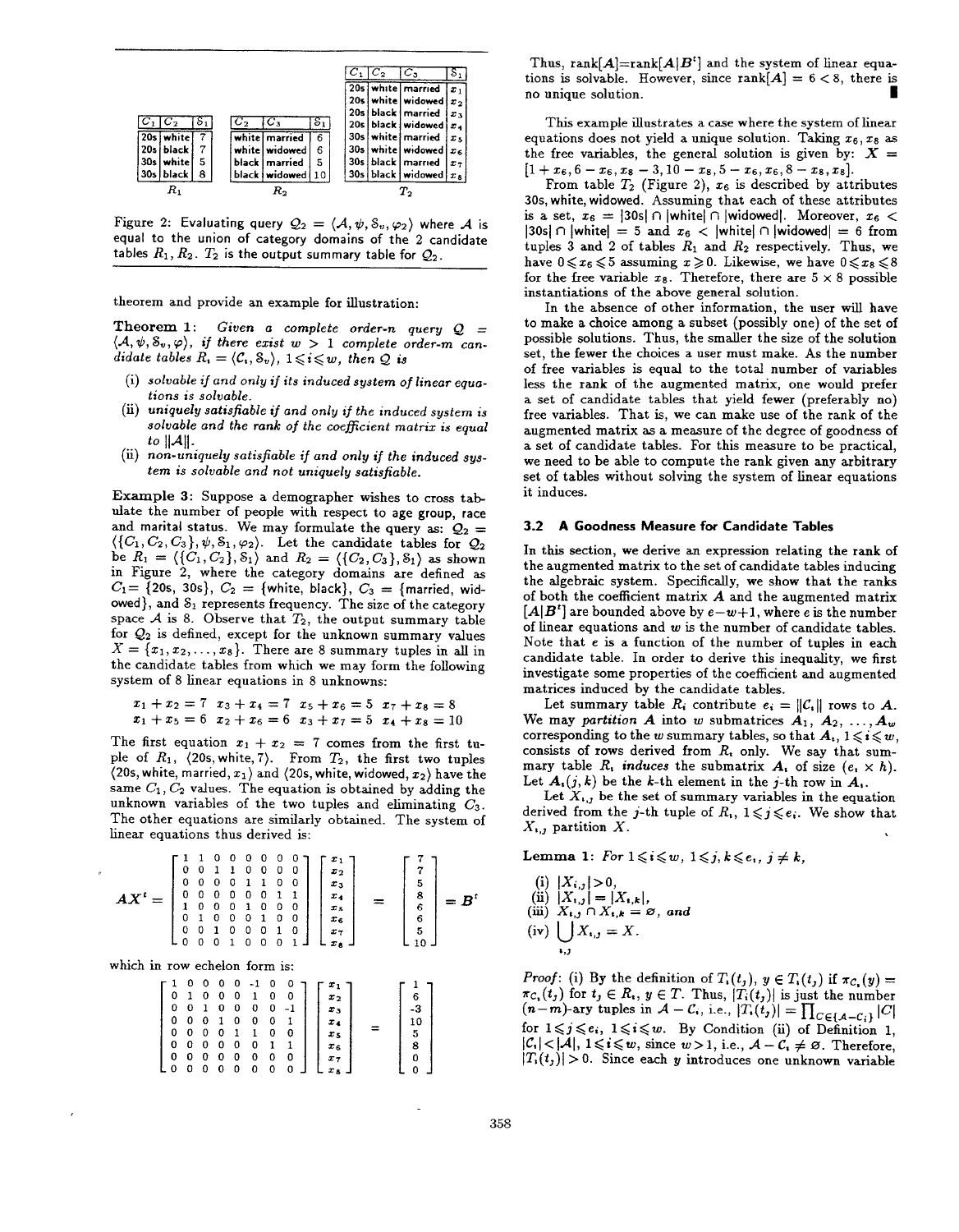$\pi_{\mathcal{S}_{\nu}}(y) \in X$ , the number of unknown variables in the equation derived from  $t_j$  is  $|X_{i,j}| = |T_i(t_j)| > 0$ .

(ii) Since all tuples of  $R_1$  have the same category domains,  $|T_i(t_j)| = |T_i(t_k)|$  for  $1 \leq j, k \leq e_i, j \neq k$ . Thus,  $|X_{i,j}| = |T_i(t_j)| = |T_i(t_k)| = |X_{i,k}|.$ 

(iii) Given any  $t_j \in R_i$ ,  $t_k \in R_k$  and for all  $y_j \in T_i(t_j)$ ,  $y_k \in T_1(k)$ ,  ${}^nC_1(y_j) \neq {}^nC_1(y_k)$ . Thus,  $T_1(t_j) + T_1(k) = 0$ . Since each  $y \in I_1(t_j)$  introduces an unknown variable in the equation derived from  $t_j$ ,  $X_{i,j} \cap X_{i,k} = \varnothing$  for  $1 \leq j, k \leq e_i$ ,  $j \neq k$ .

 $\overline{\phantom{a}}$ (iv) Since  $R_i$ , is complete, the number of tuples in  $R_i$ is  $\prod_{C \in \mathcal{C}_1} |C|$ , i.e., all combinations of attribute values from the category domains in  $C_t$ , appear in the category subtuples in  $R_i$ . Since  $|I_i(t_j)| = \prod_{C \in \{A-C_i\}} |C|$  for  $1 \leq j \leq j$ the total number of unknown variables in all the equation derived from  $R_i$  is  $\prod_{C \in A} |C| = |I|$ , since T is complete. Together with the preceding three results, we conclude that  $\bigcup_{i,j} A_{i,j} = \Lambda.$ 

$$
\mathbf{K} \mathbf{K}^{\mathbf{w}}
$$

We next show that the vector sum of all the rows in any induced submatrix is equal to the  $(1 \times h)$  vector  $[1 \ 1 \ \cdots \ 1]$ . Consider the coefficient matrix in Example 3, which consists of two induced submatrices:

$$
A_1 = \begin{bmatrix} 1 & 1 & 0 & 0 & 0 & 0 & 0 & 0 \\ 0 & 0 & 1 & 1 & 0 & 0 & 0 & 0 \\ 0 & 0 & 0 & 0 & 1 & 1 & 0 & 0 \\ 0 & 0 & 0 & 0 & 0 & 0 & 1 & 1 \end{bmatrix} \quad A_2 = \begin{bmatrix} 1 & 0 & 0 & 0 & 1 & 0 & 0 & 0 \\ 0 & 1 & 0 & 0 & 0 & 1 & 0 & 0 \\ 0 & 0 & 1 & 0 & 0 & 0 & 1 & 0 \\ 0 & 0 & 0 & 1 & 0 & 0 & 0 & 1 \end{bmatrix}
$$

The vector sum of the 4 rows in any of the two submatrices is equal to [1 1 1 1 1 1 1 1]. We shall state the fact formally as the following corollary:

Corollary 1: For 
$$
1 \leq i \leq w
$$
,  $1 \leq k \leq h$ ,  $\sum_{j=1}^{e_i} A_i(j,k) = 1$ 

Proof: The mapping from a system of linear equations to the matrices  $A$  and  $B<sup>t</sup>$  follows the rule:

$$
A_i(j,k) = \begin{cases} 1 & \text{if } x_k \in X_{i,j} \\ 0 & \text{otherwise} \end{cases}
$$
 (1)

$$
[A|B'1](j, h + 1) = \pi_{S_v}(t_j \in R_v)
$$
 (2)

with  $1 \leq i \leq w$ ,  $1 \leq j \leq e$ , and  $1 \leq k \leq h$ . This coupled with Lemma 1 proves the corollary.

Finally, we show that the sum of the elements in the last column of any induced submatrix of the augmented matrix is equal to the sum of all the unknown summary values of the output table. Consider submatrix  $[A|B^t]_1$  in Example 3, which is equivalent to the following system of linear equations:  $x_1+x_2 = 7$ ,  $x_3+x_4 = 7$ ,  $x_5+x_6 = 5$ ,  $x_7+x_8 = 8$ . Observe that the RHS's form the last column of  $[A|B']_1$ . Since the LHS'S contain the entire set of unknown summary values of T, the last column sum of  $[A|B^t]_1$  is equal to  $\sum_{i=1}^8 x_i$ . We shall state the fact formally as the lemma below:

Lemma 2: For 
$$
1 \le i, k \le w
$$
,  
\n
$$
\sum_{j=1}^{\epsilon_1} [A|B^t], (j, h+1) = \sum_{t \in T} \pi_{\mathcal{S}_v}(t)
$$

Proof: From the proof of Lemma 1, we noted that a summary tuple  $t_j \in R$ , introduces a set of unknown variables  $X_{i,j}$ . The sum of  $\pi_{S_{\nu}}(t_j)$  for all  $t_j \in R_i$  yields  $\sum_{j=1}^{\infty}$ [A|B'](j, h+ l). By property (iii) of Lemma 1, the

sum of all unknown variables from all  $X_{i,j}$ 's is equal to  $\sum_{x \in X} x = \sum_{t \in T} \pi_{\delta_v}(t)$ . Hence, the lemma follows. As the last column sum of any induced submatrix is equal to the sum of all the unknown summary values of the output table, the sums of the elements in the last columns of any two induced submatrices of the augmented matrix are the same. That is,

Corollary 2: For 
$$
1 \leq i, k \leq w
$$
,  
\n
$$
\sum_{j=1}^{e_i} [A|B^t]_i(j,h+1) = \sum_{j=1}^{e_k} [A|B^t]_k(j,h+1)
$$

We can now show that the ranks of both coefficient matrix A and the augmented matrix  $[A|B^t]$  are no more than  $e - w + 1$ , where e is the number of linear equations and w is the number of candidate tables. That is,

Theorem 2:  $rank[A] \leqslant e-w+1$ ,  $rank[A|B'] \leqslant e-w+1$ 

*Proof:* From Corollary 1, each induced submatrix  $A_i$  may be row-reduced so that it contains one row of 1's. Thus, since A contains w induced submatrices, it may be row reduced to a matrix that exhibits w rows of all 1's using  $\sum_i e_i - 1$  row operations. Clearly,  $w-1$  of these rows of 1's can be reduced to rows of 0's by  $w - 1$  row operations. Thus, rank[A] is no more than  $e - w + 1$ . From Corollary 2,  $[A|B^t]$  may likewise be reduced to a matrix whose rank is no more than  $e-w+1$ .

We conclude this section with an example to illustrate the foregoing concepts.

Example 4: Suppose a demographer would like to know the distribution of the number of whites and blacks who are in their 20's or 30's and who are either single or married. This query may be formulated as  $Q_1 = \langle A, \psi, S_1, \varphi \rangle$ where  $\mathcal{A} = \{C_1, C_2, C_3, C_5\}$  and  $C_1 = \{20s, 30s\} \subset C_1$ ,  $C_2 =$ {white, black}  $\subset$   $\mathfrak{C}_2$ ,  $\mathfrak{C}_3$  = {single, married}  $\subset$   $\mathfrak{C}_3$  and  $\mathfrak{C}_5$  =  $\{$ male, female $\}$ . The number of unknown variables in  $T_1$  is  $\|\mathcal{A}\| = 2 \times 2 \times 2 \times 2 = 16.$ 

Suppose two sets of candidate tables  $E_1 = \{R_1, R_2, R_3\},$  $E_2 = \{K_4, K_5\}$  are available with  $\mathcal{R}_1 = \{\{C_2, C_3\}, S_1\}, \mathcal{R}_2 = \{\{C_1, C_3\}, S_1\}, \mathcal{R}_3 = \{\{C_3, C_5\}, S_1\}, \mathcal{R}_4 = \{\{C_1, C_2, C_5\}, S_1\}$ and  $\mathcal{R}_5 = \langle \{C_1, C_2, C_3\}, \delta_1 \rangle$ . The sizes of the algebraic systems induced by  $E_1, E_2$  are:  $\sum_{i=1}^{3} |\mathcal{R}_i| = (2 \times 2) + (2 \times 2) +$  $(2 \times 2) = 12$  and  $\sum_{i=4}^{\infty} |K_i| = (2 \times 2 \times 2) + (2 \times 2 \times 2)$ respectively. By Theorem 2, the ranks of the augment matrices in the algebraic systems induced by  $E_1, E_2$  are bounded by  $12 - 3 + 1 = 10$  and  $16 - 2 + 1 = 15$  respectively. Thus,  $E_1$  results in more free variables than  $E_2$  making it less attractive as the set of candidate tables for satisfyin  $\mathcal{Q}_1$ .

## 4 Optimal Selection of Candidate Tables

Given the rank of the augmented matrix as a measure of the goodness of a set of candidate tables, we formulate the selection of an *optimal* set of candidate tables as an optimization problem and prove that it is NP-complete.

### 4.1 Problem Formulation

From Theorem 2,  $\sum_{B \in M} |K| - |M| + 1$  is an upper bound on the ranks of the coefficient and augmented matrices. Since  $||A||$  is the number of unknown variables,  $||A|| - \sum_{B \subseteq M} |R|$  $|M| - 1$  is a lower bound on the number of free variables. Therefore, we can define the Candidate Table Selection prob lem (CTS) as: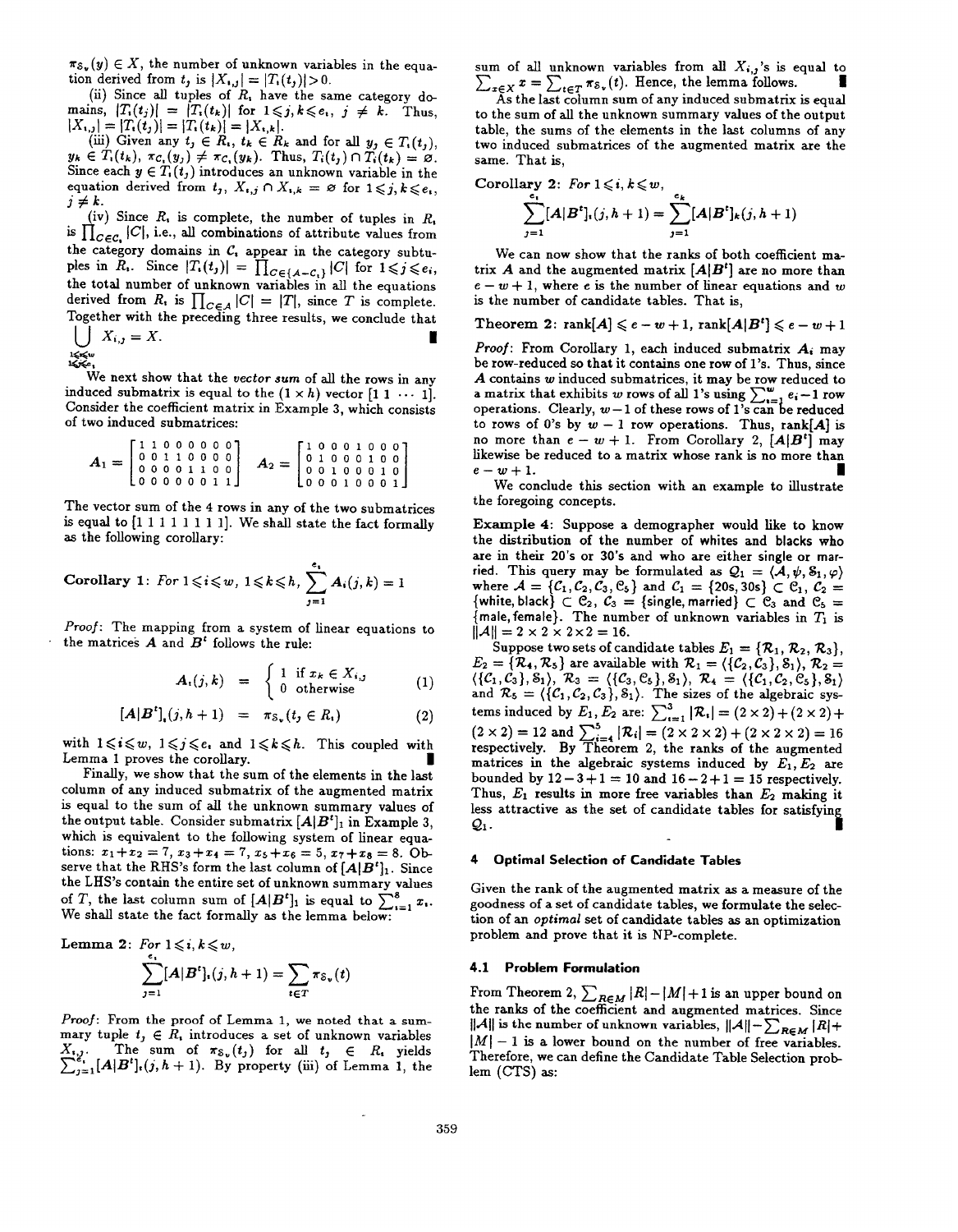Definition 2: Given a complete order-n query  $Q=$  $\{A, \psi, \phi_j, \varphi\}$  and a database  $D = \{R_1, R_2, \ldots, R_q\}$  of complete summary tables, find an optimal subset  $M\subseteq D$  of candidate tables such that  $||\mathcal{A}|| = \sum_{R \in \mathcal{M}} |R| + |M| - 1 \geq 0$  is minimized. I

This definition can be simplified as follows: We note that the summary tables in  $M$  must satisfy the two candidacy criteria in Definition 1. However, restricting the database to summary tables whose summary domains are all identical to that desired by the query will not make the problem harder. Thus, we can omit the first condition. In addition, by condition (ii) of Definition 1, we can discard those  $R_i$ 's that have category domains that are not in  $A$ .

Next, it is possible to abstract Definition 2 to contain only essential parameters. Specifically, only  $A$  in the query definition and the categories in the  $R_i$ 's are essential to the definition. In addition, as the number of tuples in each table is required in the expression  $||A|| - \sum_{B \in M} |R| + |M| - 1$ we may incorporate a weight function  $\mu'$  for each categor domain  $C$  in  $C$ , where  $C$  is the union of all the categories in all the summary tables in  $D$ , so that the expression is expressed as a function of  $\mu'(R)$ . That is,  $||A|| - \sum_{R \in M} |R| +$  $|M|-1 = ||A||-1- \left(\sum_{R\in M} \prod_{C\in C_R} \mu'(C) - |M|\right) = ||A||-1$  $\mu = \sum_{R \in M} \prod_{C \in \mathcal{C}_R} \mu(C)$  where  $\mathcal{C}_R$  is the category of  $R$  and  $\mu(R) = \mu'(R) - 1$ . Generally, the weight function counts the size of the category domain. With these simplifications, we derive the following definition of CTS:

Definition 3 (CTS): Given a finite set A, a collection  $D = \{R_1, R_2, \ldots, R_q\}$  of subsets of A, a positive integerweight  $\mu(C)$  for each element of A, and a positive integ  $\lambda$ , does there exist a subset  $M\subseteq \mathcal{V}$  such that  $\mathcal{A}=\left(\begin{array}{c} \end{array}\right)_{D\in M}$  h and  $|A| > \sum_{R \in M} \prod_{C \in R} \mu(C) \geq \lambda$ ?

Note that  $\mathcal A$  is now simply a set of elements (category domains) and  $R$  is a subset of  $A$  because the essential constituents of the problem are the category domains. This definition expresses CTS as an optimization problem.

## 4.2 NP-Completeness Proof

In order to show that CTS is NP-complete, we first define a restriction CTS' of CTS and show that it is NP-complete. We then reduce CTS' to CTS so that CTS is also NPcomplete. The restricted problem CTS' is defined as:

Definition 4 (CTS'): Given a finite set  $A$ , a collection  $\mathcal{D} = \{R_1, R_2, \ldots, R_q\}$  of subsets of A, a positive integer weight  $\mu(C)$  for each element of A, and a positive intege  $\lambda$ , does there exist a subset  $M \subseteq \mathcal{D}$  such that  $\mathcal{A} = \bigcup_{R \in \mathcal{M}} R$ n and  $\sum_{R\in M}\prod_{C\in R}\mu(C) = \lambda$ ?

In order to prove that CTS' is NP-complete, we reduce the Minimum Cover (MC) problem to it in the following theorem. Let  $U$  be a collection of subsets of a finite set  $S$ and  $K$  be a positive integer. The MC problem asks if ther exist a subset  $U \subseteq U$  with  $|U'| \leqslant K$  such that  $S = \bigcup_{R \in \mathcal{U}'} R$ . The MC problem is known to be NP-complete [3]. Note that the condition  $|U'| \leq K$  can be changed to  $|U'| = K$  without changing the complexity of the problem (see Appendix B). This will be the version of MC we use below:

Theorem 3: CTS' is NP-complete.

Proof: It is easy to verify that CTS' is in NP since a nondeterministic algorithm need only guess a subset  $M$  of  $D$  and check in polynomial time that  $M$  is a solution for CTS'.

We will transform MC to CTS'. Let an arbitrary instance of MC be defined by  $U$ , a collection of subsets of a finite set  $S$ , and  $K$ , a positive integer. Let the derived instance of CTS' be defined by  $A = S$ ,  $D = U$ ,  $\lambda = K$ and  $\mu(C) = 1$  for all  $C \in \mathcal{A}$ . Since all the weights are 1, the product of the elements of any subset  $R$  of  $A$  will be 1. Thus,  $\sum_{R \in M} \prod_{C \in R} \mu(C)$  will simply be the number of subsets in M

If the MC instance has a solution  $U' \subseteq U$  where  $|U'| = K$ and  $S = \bigcup_{R \in U'} R$ , then U' is also a solution for the CTS' instance since  $U' \subseteq D$ ,  $\mathcal{A} = \bigcup_{B \in H'} R$  and  $\bigcup_{B \in H'} \bigcup_{C \in B} \mu(C)$  $=|U'| = K = \lambda$ . Likewise, if the CTS' instance has a solution, it will also work for the MC instance.

We can now reduce CTS' to CTS and show that CTS is indeed NP-complete:

# Theorem 4: CTS is NP-complete.

Proof: Clearly, CTS is also in NP. Now consider an arbitrary instance of CTS' with parameters  $A, D, \mu$  and  $\lambda$  as defined in Definition 4. We must now construct an instance of CTS with parameters  $\mathcal{A}', \mathcal{D}', \mu'$  and  $\lambda'$  as defined in Definition 3.

Suppose  $\lambda \geqslant |\mathcal{A}| = n$ . Then let  $\mathcal{A}' = \mathcal{A} \cup \{C_1', C_2', ...$  $C_{\lambda+1-n}$ } and  $D' = \{K_1, K_2, ..., K_q\}$  where  $R'_i = R_i$  (<br>{ $C_1, C_2', ..., C_{\lambda+1-n}'\}$ ,  $1 \leq i \leq q$ . Let  $\mu'(C) = 1$  for all  $C \in \mathcal{A}$ and  $\lambda'$  =

If the CTS' instance has a solution  $M \subseteq \mathcal{D}$ , then let  $M' = \{K : K \in M\}$ . Since  $A' = \bigcup_{B \in M'} K'$  and  $|A'| =$  $\lambda + 1 > \sum_{R' \in M'} \prod_{C \in R'} \mu(C) = |M'| = \lambda \ge \lambda - n = \lambda', M'$ is a solution for CTS. Likewise, we can construct a solution  $M = \{K : K \in M'\}$  for the CTS' instance if CTS has solution M'.

For  $\lambda < n$ , let  $\mathcal{A}' = \mathcal{A}$ ,  $\mathcal{D}' = \mathcal{D}$ ,  $\lambda' = \lambda$  and  $\mu'(C) = 1$  for all  $C \in \mathcal{A}'$ . Clearly M is a solution of the CTS' instance if and only if *M* is a solution for the CTS instance since  $A' = \bigcup_{R \in M} R$  and  $|A'| > \sum_{R \in M} \prod_{C \in R} \mu'(C) = |M| = \lambda = \lambda'$ .

# 4.3 Practical Implications

While we have shown that the problem of optimal table selection is difficult in principle, we do not anticipate that it will be too hard to handle in practice. For one thing, the number of query category domains in  $A$  is likely to small. perhaps less than 5 or 10. Thus, an exhaustive enumeration is really quite practical.

In addition, optimal table selection is quite similar to the Minimal Set Covering problem, for which there are good approximation algorithms. For example, it is known [2] that a greedy approximation algorithm for the MC problem has a ratio bound of  $(\ln |S| + 1)$  where S is the finite set of elements to be covered (corresponding to  $\mathcal A$  in CTS). Since  $\mathcal A$  is likely to be small, this is really a very satisfactory ratio bound.

We therefore anticipate that the CTS problem may be reasonably solved in practice.

## 5 Conclusions

In this paper, we addressed the issue of information synthesis in statistical databases. We first illustrated the differences between conventional joins and statistical joins and showed that the output of a statistical join may not be unique. We then examined the problem of satisfying a query using several summary tables, and derived a goodness measure for